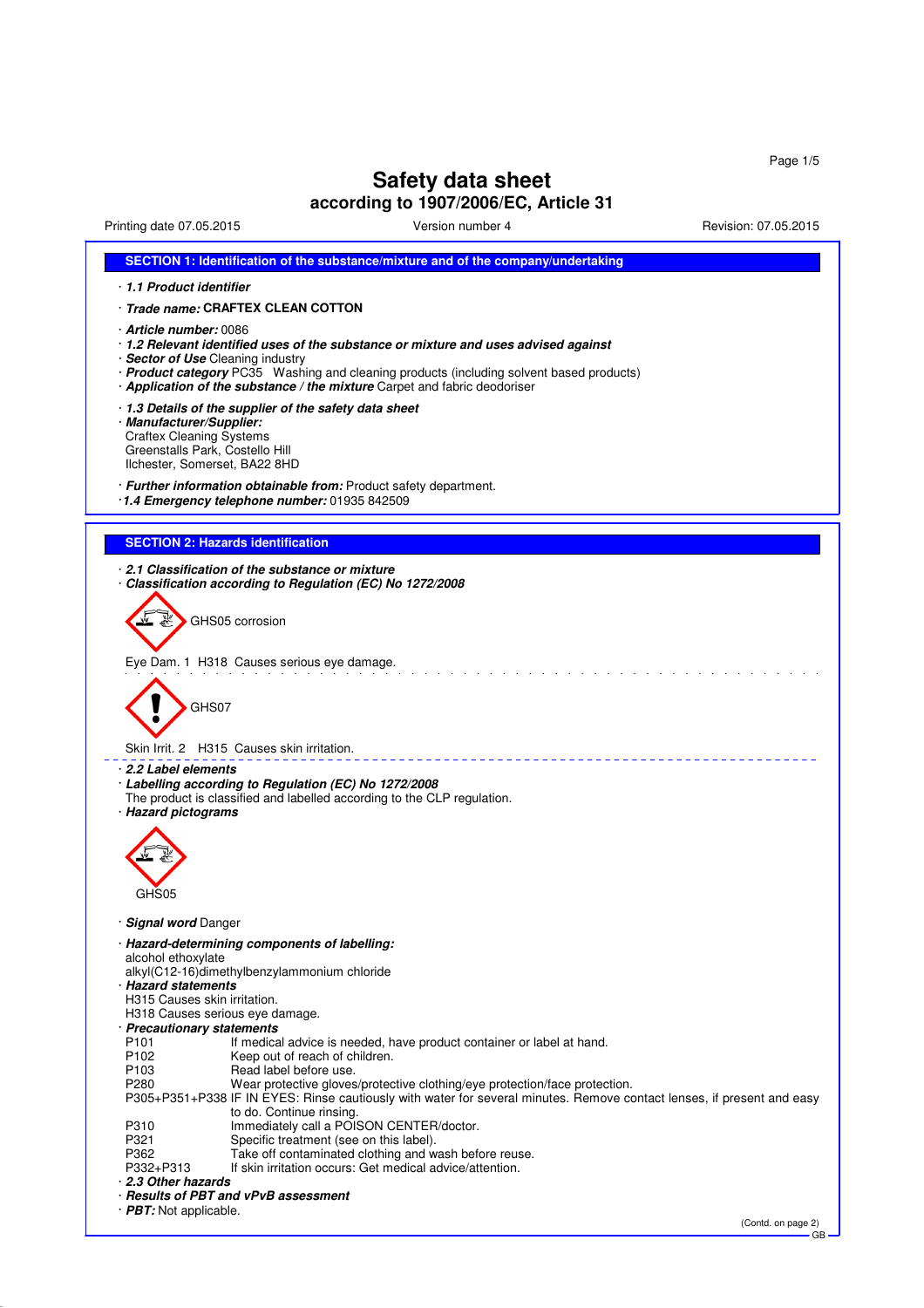Printing date 07.05.2015 **Version number 4** Account 2008 12:05.2015 **Revision: 07.05.2015** 

(Contd. of page 1)

### **Trade name: CRAFTEX CLEAN COTTON**

· **vPvB:** Not applicable.

# **SECTION 3: Composition/information on ingredients**

· **3.2 Chemical characterisation: Mixtures**

· **Description:** Mixture of substances listed below with nonhazardous additions.

| · Dangerous components:                                              |                                                                                                                                                                                                       |             |  |
|----------------------------------------------------------------------|-------------------------------------------------------------------------------------------------------------------------------------------------------------------------------------------------------|-------------|--|
|                                                                      | alcohol ethoxylate                                                                                                                                                                                    | $2.5 - 10%$ |  |
|                                                                      | $\otimes$ Acute Tox. 3, H301; $\otimes$ Eye Dam. 1, H318                                                                                                                                              |             |  |
| CAS: 68424-85-1                                                      | alkyl(C12-16)dimethylbenzylammonium chloride                                                                                                                                                          | < 2.5%      |  |
|                                                                      | EINECS: 270-325-2 $\otimes$ Skin Corr. 1B, H314; $\otimes$ Aquatic Acute 1, H400; $\otimes$ Acute Tox. 4, H302; Acute Tox. 4,<br>H <sub>312</sub>                                                     |             |  |
| CAS: 32210-23-4                                                      | 4-tert-butylcyclohexyl acetate                                                                                                                                                                        | < 2.5%      |  |
|                                                                      | EINECS: 250-954-9 $\sqrt{ }$ Aquatic Chronic 2, H411                                                                                                                                                  |             |  |
| · Regulation (EC) No 648/2004 on detergents / Labelling for contents |                                                                                                                                                                                                       |             |  |
|                                                                      | non-ionic surfactants, preservation agents (alkyl(C12-16)dimethylbenzylammonium chloride), perfumes (hexyl < 5%<br>cinnamal, alpha-isomethyl ionone, 2-(4-tert-Butylbenzyl)propionaldehyde, linalool) |             |  |

#### **SECTION 4: First aid measures**

· **4.1 Description of first aid measures**

- · **After inhalation:** Supply fresh air; consult doctor in case of complaints.
- · **After skin contact:** Generally the product does not irritate the skin.
- · **After eye contact:** Rinse opened eye for several minutes under running water.
- · **After swallowing:** If symptoms persist consult doctor.
- · **4.2 Most important symptoms and effects, both acute and delayed** No further relevant information available.
- · **4.3 Indication of any immediate medical attention and special treatment needed**

No further relevant information available.

### **SECTION 5: Firefighting measures**

- · **5.1 Extinguishing media**
- · **Suitable extinguishing agents:** CO2, powder or water spray. Fight larger fires with water spray or alcohol resistant foam.
- · **5.2 Special hazards arising from the substance or mixture** No further relevant information available.
- · **5.3 Advice for firefighters**
- · **Protective equipment:** No special measures required.

### **SECTION 6: Accidental release measures**

- · **6.1 Personal precautions, protective equipment and emergency procedures** Not required.
- · **6.2 Environmental precautions:**
- Dilute with plenty of water.
- Do not allow to enter sewers/ surface or ground water.
- · **6.3 Methods and material for containment and cleaning up:**
- Absorb with liquid-binding material (sand, diatomite, acid binders, universal binders, sawdust).
- · **6.4 Reference to other sections**
- No dangerous substances are released.
- See Section 7 for information on safe handling.
- See Section 8 for information on personal protection equipment.
- See Section 13 for disposal information.

### **SECTION 7: Handling and storage**

· **7.1 Precautions for safe handling** No special precautions are necessary if used correctly.

· **Information about fire - and explosion protection:** No special measures required.

· **7.2 Conditions for safe storage, including any incompatibilities**

- · **Storage:**
- · **Requirements to be met by storerooms and receptacles:** No special requirements.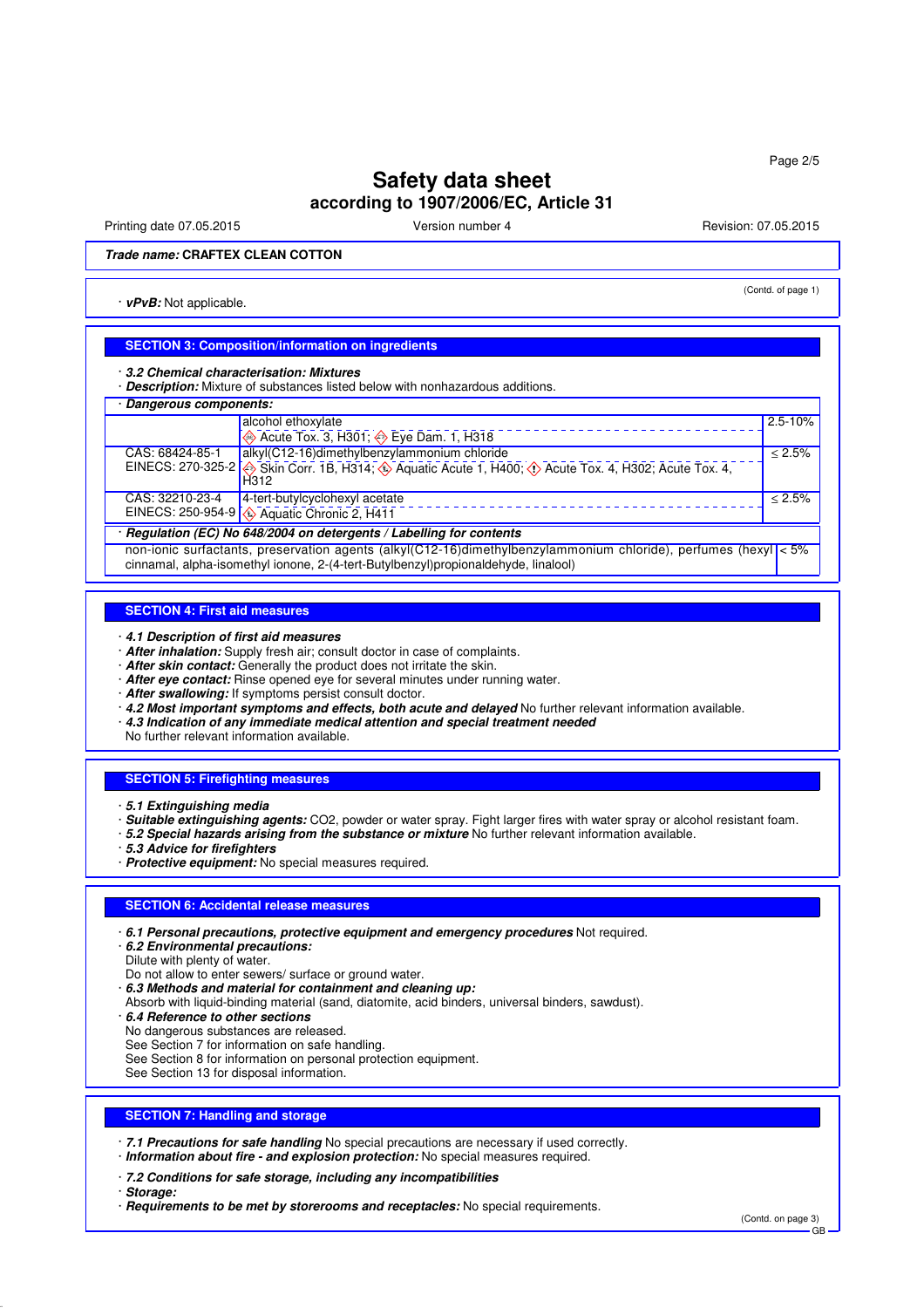Printing date 07.05.2015 **Version number 4** Account 2008 12:05.2015 **Revision: 07.05.2015** 

(Contd. of page 2)

### **Trade name: CRAFTEX CLEAN COTTON**

· **Information about storage in one common storage facility:** Not required.

- · **Further information about storage conditions:** None.
- · **7.3 Specific end use(s)** No further relevant information available.

### **SECTION 8: Exposure controls/personal protection**

· **Additional information about design of technical facilities:** No further data; see item 7.

- · **8.1 Control parameters**
- · **Ingredients with limit values that require monitoring at the workplace:**
- The product does not contain any relevant quantities of materials with critical values that have to be monitored at the workplace

#### · **Additional information:** The lists valid during the making were used as basis.

- · **8.2 Exposure controls**
- · **Personal protective equipment:**
- · **General protective and hygienic measures:** Wash hands before breaks and at the end of work.
- · **Respiratory protection:** Not required.
- · **Protection of hands:**

The glove material has to be impermeable and resistant to the product/ the substance/ the preparation.

Due to missing tests no recommendation to the glove material can be given for the product/ the preparation/ the chemical mixture.

Selection of the glove material on consideration of the penetration times, rates of diffusion and the degradation · **Material of gloves**

The selection of the suitable gloves does not only depend on the material, but also on further marks of quality and varies from manufacturer to manufacturer. As the product is a preparation of several substances, the resistance of the glove material can not be calculated in advance and has therefore to be checked prior to the application.

· **Penetration time of glove material**

The exact break through time has to be found out by the manufacturer of the protective gloves and has to be observed. · **Eye protection:** Goggles recommended.

### **SECTION 9: Physical and chemical properties**

| 9.1 Information on basic physical and chemical properties<br>· General Information                                |                                                                                   |
|-------------------------------------------------------------------------------------------------------------------|-----------------------------------------------------------------------------------|
| · Appearance:<br>Form:<br>Colour:<br>· Odour:<br>Odour threshold:                                                 | Liquid<br>Cream coloured<br>Clean Cotton<br>Not determined.<br>6.5                |
| · pH-value at 20 ℃:<br>Change in condition<br>Melting point/Melting range:<br><b>Boiling point/Boiling range:</b> | Undetermined.<br>Undetermined.                                                    |
| · Flash point:                                                                                                    | Not applicable.                                                                   |
| · Flammability (solid, gaseous):                                                                                  | Not applicable.                                                                   |
| · Ignition temperature:                                                                                           |                                                                                   |
| Decomposition temperature:                                                                                        | Not determined.                                                                   |
| · Self-igniting:                                                                                                  | Product is not selfigniting.                                                      |
| · Danger of explosion:                                                                                            | Product does not present an explosion hazard.                                     |
| · Explosion limits:<br>Lower:<br>Upper:                                                                           | Not determined.<br>Not determined.                                                |
| · Vapour pressure:                                                                                                | Not determined.                                                                   |
| · Density:<br>· Relative density<br>Vapour density                                                                | Not determined.<br>Not determined.<br>Not determined.<br>$(0 - 4)$ announce $(1)$ |

(Contd. on page

GB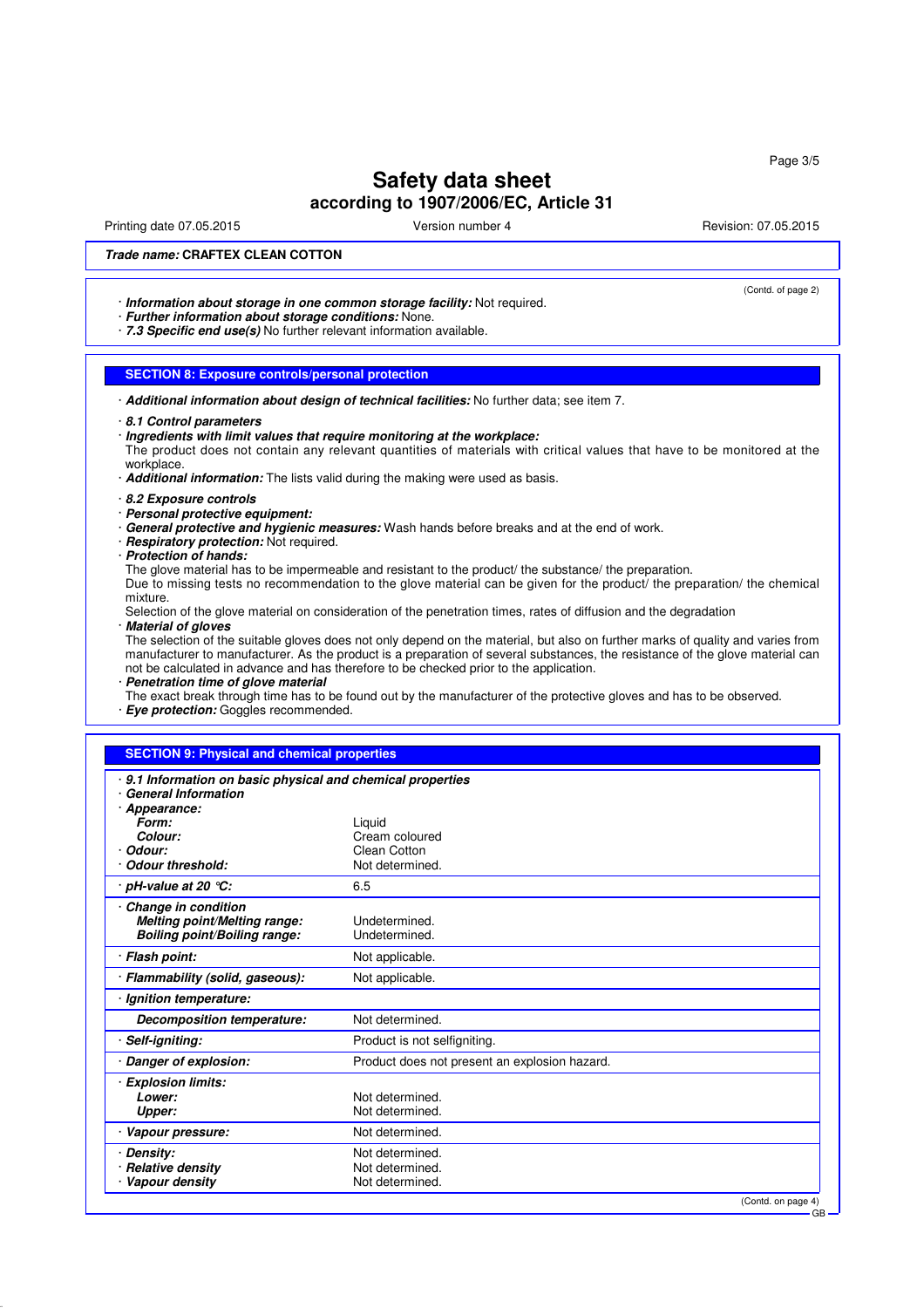Printing date 07.05.2015 **Version number 4** Account 2008 12:05.2015 **Revision: 07.05.2015** 

## **Trade name: CRAFTEX CLEAN COTTON**

|                                                            |                                            | (Contd. of page 3) |
|------------------------------------------------------------|--------------------------------------------|--------------------|
| · Evaporation rate                                         | Not determined.                            |                    |
| · Solubility in / Miscibility with                         |                                            |                    |
| water:                                                     | Fully miscible.                            |                    |
| · Partition coefficient (n-octanol/water): Not determined. |                                            |                    |
| · Viscosity:                                               |                                            |                    |
| Dynamic:                                                   | Not determined.                            |                    |
| Kinematic:                                                 | Not determined.                            |                    |
| · Solvent content:                                         |                                            |                    |
| Organic solvents:                                          | $0.0\%$                                    |                    |
| · 9.2 Other information                                    | No further relevant information available. |                    |

#### **SECTION 10: Stability and reactivity**

### · **10.1 Reactivity**

- · **10.2 Chemical stability**
- · **Thermal decomposition / conditions to be avoided:** No decomposition if used according to specifications.
- · **10.3 Possibility of hazardous reactions** No dangerous reactions known.
- · **10.4 Conditions to avoid** No further relevant information available.
- · **10.5 Incompatible materials:** No further relevant information available.
- · **10.6 Hazardous decomposition products:** No dangerous decomposition products known.

### **SECTION 11: Toxicological information**

- · **11.1 Information on toxicological effects**
- · **Acute toxicity:**
- · **Primary irritant effect:**
- · **on the skin:** No irritant effect.
- · **on the eye:** No irritating effect.
- · **Sensitisation:** No sensitising effects known.

### **SECTION 12: Ecological information**

- · **12.1 Toxicity**
- · **Aquatic toxicity:** No further relevant information available.
- · **12.2 Persistence and degradability** No further relevant information available.
- · **12.3 Bioaccumulative potential** No further relevant information available.
- · **12.4 Mobility in soil** No further relevant information available.
- · **Additional ecological information:**
- · **General notes:**
- Water hazard class 1 (German Regulation) (Self-assessment): slightly hazardous for water
- Do not allow undiluted product or large quantities of it to reach ground water, water course or sewage system.
- · **12.5 Results of PBT and vPvB assessment**
- · **PBT:** Not applicable.
- · **vPvB:** Not applicable.
- · **12.6 Other adverse effects** No further relevant information available.

### **SECTION 13: Disposal considerations**

- · **13.1 Waste treatment methods**
- · **Recommendation** Must not be disposed together with household waste. Do not allow product to reach sewage system.
- · **Uncleaned packaging:**
- · **Recommendation:** Disposal must be made according to official regulations.
- · **Recommended cleansing agents:** Water, if necessary together with cleansing agents.

(Contd. on page 5)

GB